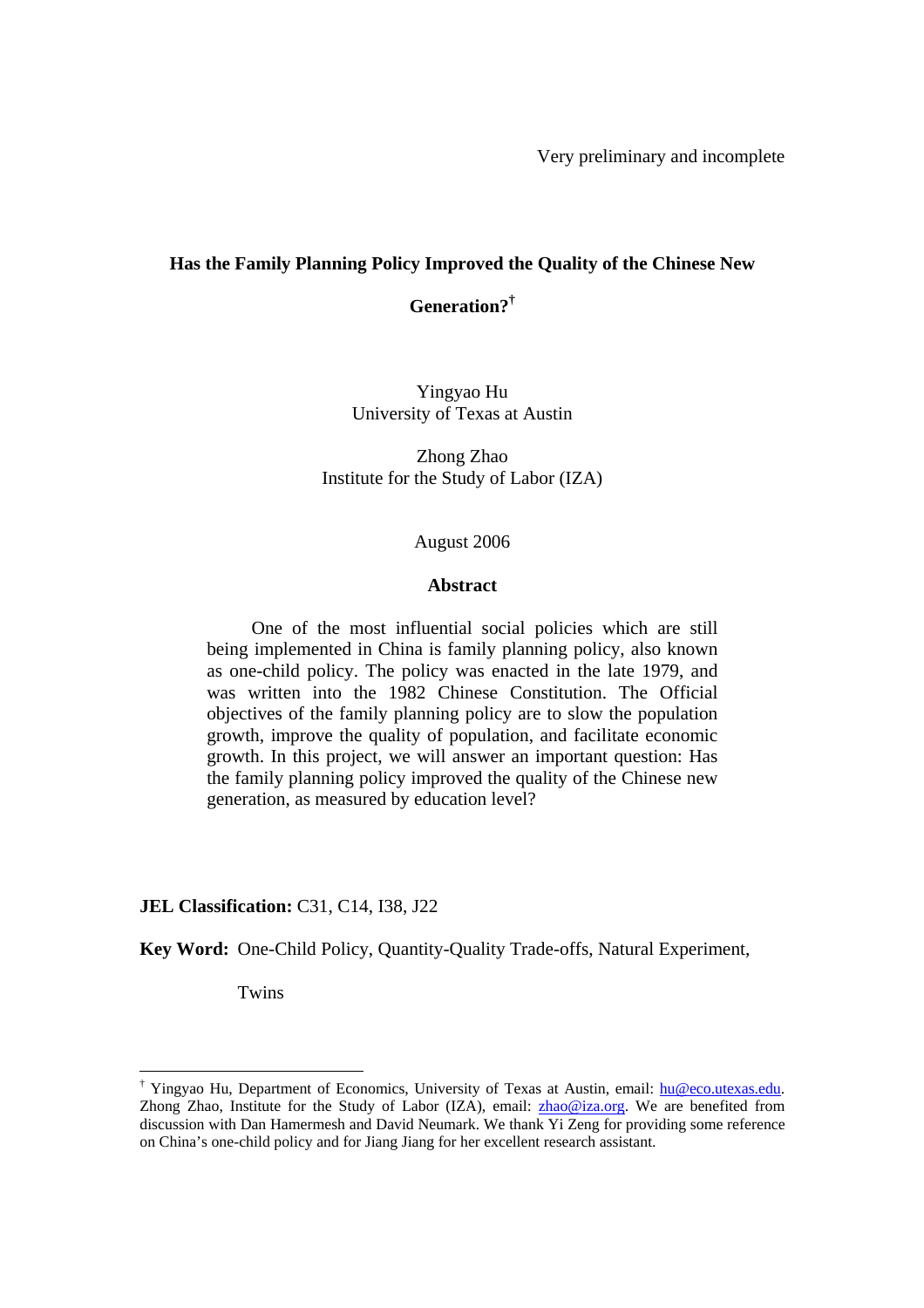## **I. Introduction**

 $\overline{a}$ 

One of the most influential social policies which are still being implemented in China is family planning policy, also known as one-child policy. The policy was enacted in the late 1979, and was written into the 1982 Chinese Constitution (see Article 25, 48, 89 and 107 of the Constitution). The Official objectives of the family planning policy are to slow the population growth, improve the quality of population, and facilitate economic growth. Please refer to Greenhalgh (2003, 2005) for some background information on China's family planning policy.

In this project, we will answer an important question: has the family planning policy improved the quality of the Chinese new generation, as measured by education level?

This paper attempts to make three contributions to the literature.

First, it directly evaluates the one-child policy in term of whether it improves the educational level of Chinese population or not. Rosenzweig and Zhang (2006) recently also studies similar issue. They use twin survey from Kunming municipality, and we use 1990 and 2000 Chinese censuses.<sup>1</sup> Though Rosenzweig and Zhang's data has more variables, it only covers one city. Censuses have few variables, but they can capture the significant regional difference in China better. Qian (2005) also studies the effect of number of siblings on the children's educational outcomes. While Rosenzweig and Zhang (2006) find negative relationship between family size and children's outcome, Qian (2005) shows the relationship is positive. Our study provides some new evidence to this debate.

<sup>&</sup>lt;sup>1</sup> Kunming is the capital city of Yunnan Province, which locates in the south-west of China. It is a relatively poor province with a large population of minorities.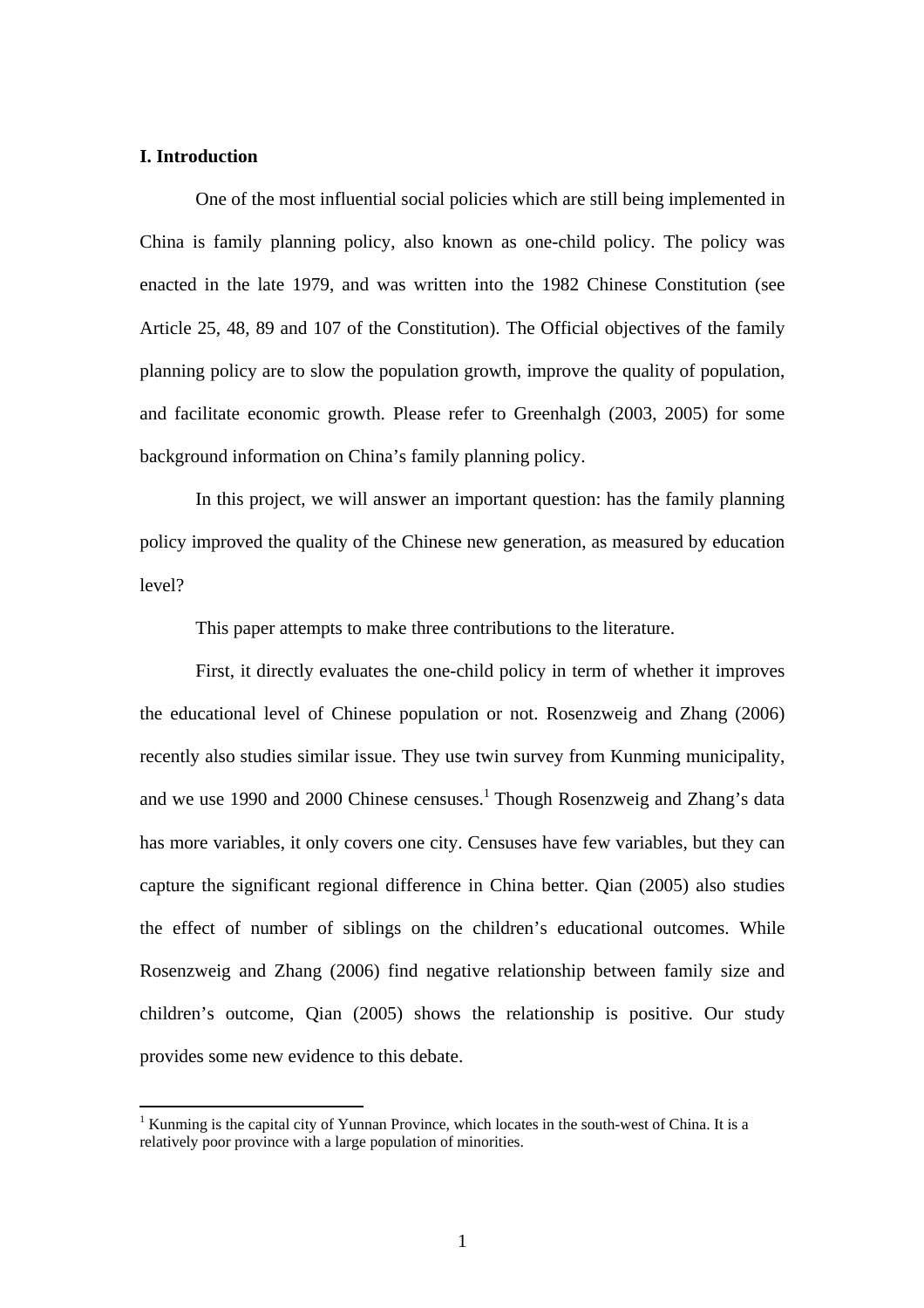Second, it adds new evidence to the discussion on the quantity and quality trade-off of children, such as Caceres (2004), Lee (2004), Black, Devereux and Salvanes (2005), and Angrist, Lavy and Schlosser (2006).

Third, the family planning policy is a national wide mandatory policy, and general equilibrium effect of the policy may be potentially significant, see Heckman, Lochner and Taber (1998). This paper illustrates the importance of taking general equilibrium effect into account when evaluating a nation wide public policy.

## **II. Empirical Strategy**

When economists study the quantity and quality trade-off model, they often worry about the family size may reflect the parents' preference and other unobservable factors, and it an endogenous variables. The estimates from Ordinary Least Squares may suffer from simultaneous bias or/and omitted variable bias.

Following the approach of Rosenzweig and Wolpin (1980a, b), we will use the exogenous event of twin-birth event as natural experiment to control for the possible endogeneity of family size.

Since twin family (after 1980) has two kids and is not binding by the one-child family planning policy. The twin families are acted as comparison group, and the families with only one child are the treated group. The effect of family planning on the outcome of the child can be estimated as the mean difference of treated group and comparison group, or through instrumental methods, such as two-stage least squares estimator.

Following is the basic model used in the paper: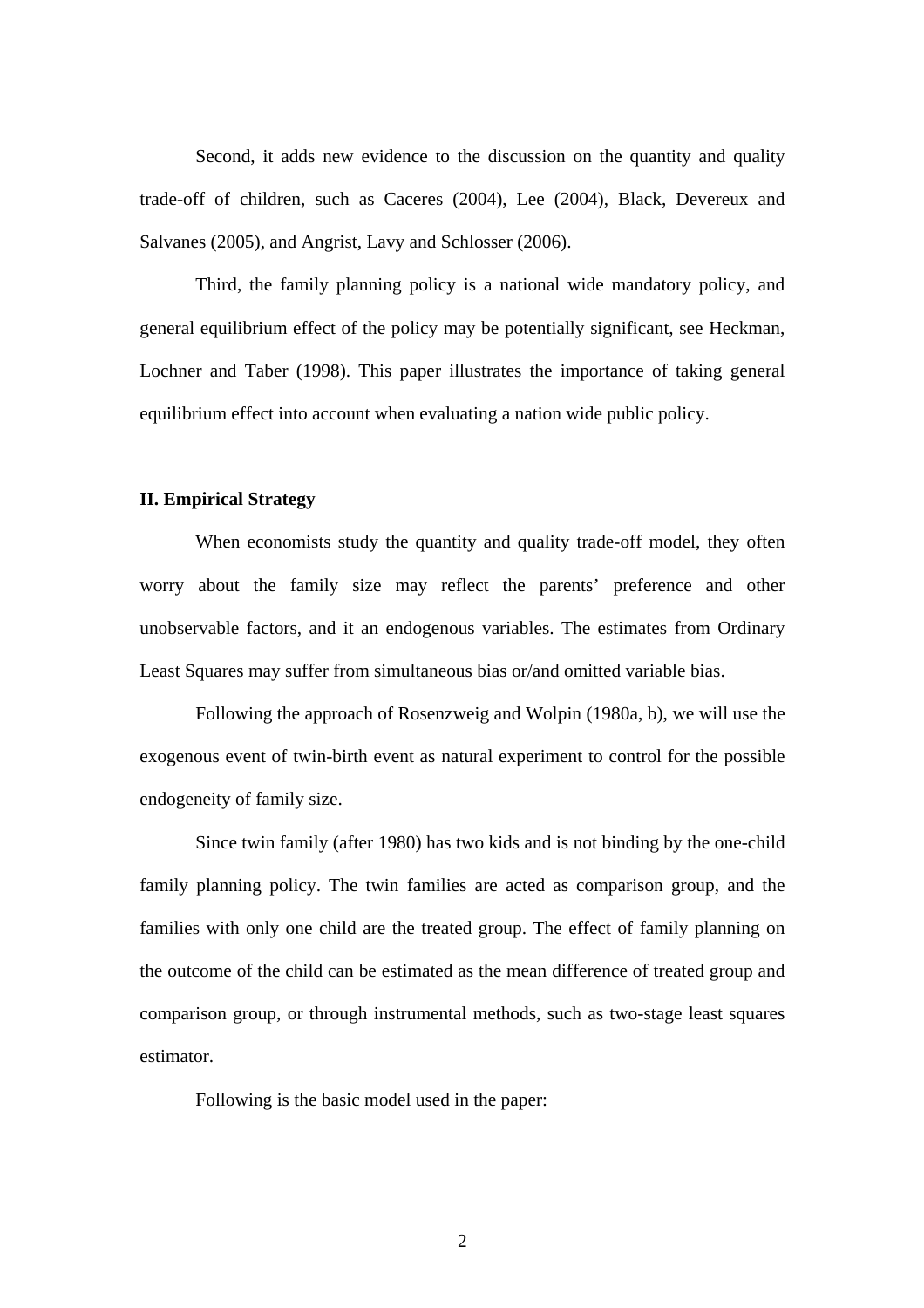$$
y_i = x_i \beta + \delta s_i + \varepsilon_i
$$

$$
s_i = \gamma z_i + \mu_i
$$

where  $y_i$  is the outcome variable,  $x_i$  are exogenous explanatory variables,  $s_i$  is the number of siblings, and  $z_i$  is instrumental variable for  $s_i$ . The main instrumental variable is twin-birth event; we will also explore other possibilities later.

However, there is one caveat to utilize the twin approach; namely since the family planning policy is a national wide mandatory policy, general equilibrium effect of the policy may be potentially significant. Approach which can accommodate general equilibrium effect, such as the one in Heckman, Lochner and Taber (1998) will be used to address this issue.

## **III. Data**

The data sets used in this project is 1% sample of 1990 Chinese Population Census and 0.095% sample of 2000 Chinese Population Census. The data have information on the year and month of the birth. We will use this information to identify twin families.

In our analysis, we only include people living in a household and exclude institutional dwellers, further more, we exclude people in Tibet area from our analysis since Tibet is exempted from the mandatory one-child policy. We rely on information of date of birth to identify the twins. In order to minimize the bias resulting from the children moving out from their parents' home, we restrict our attention on the children with age from 6 to 18.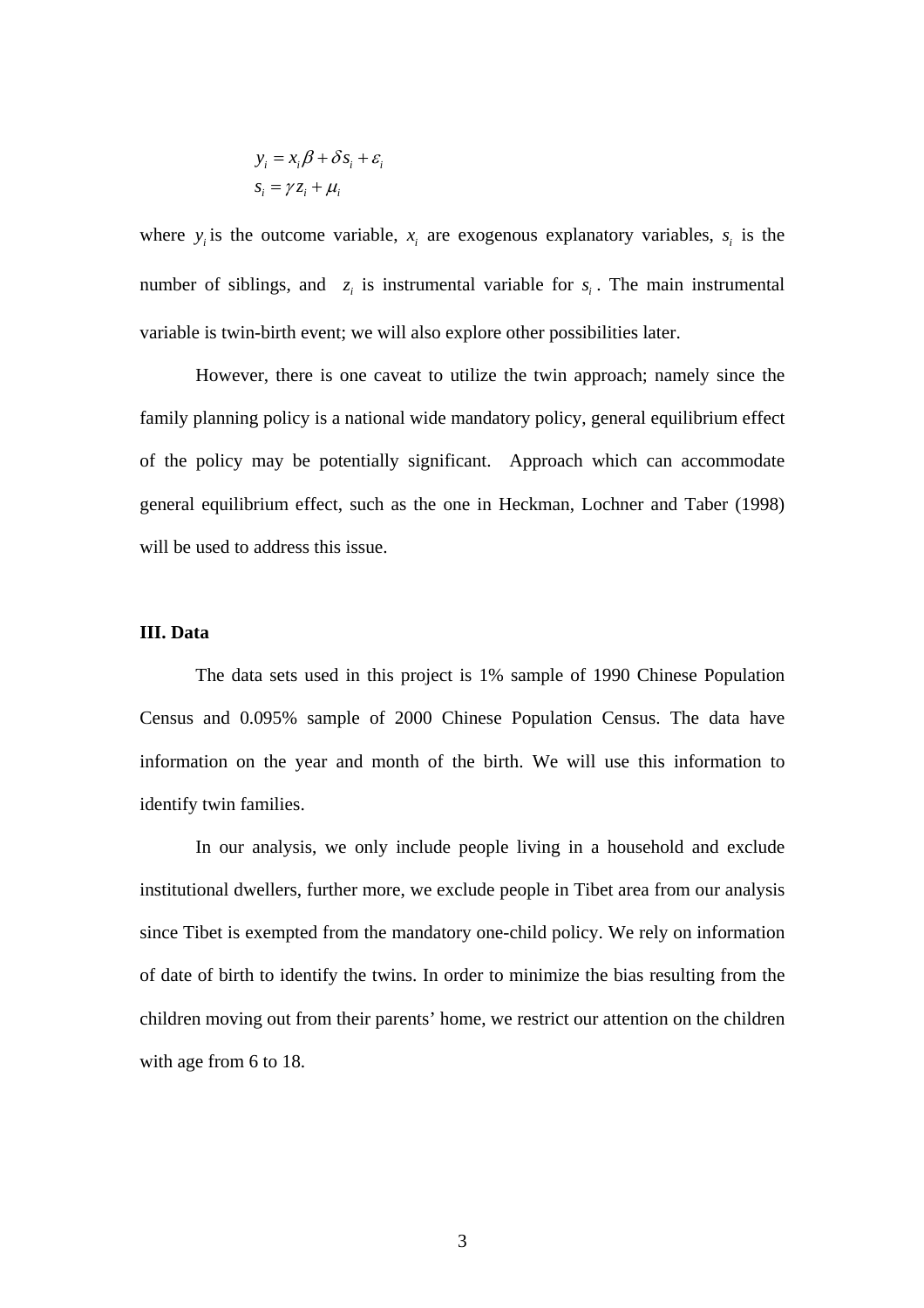Table 1 and 2 are characteristics of children in twin and non-twin families from 1990 census and 2000 census, respectively. It is clear from the descriptive statistics in both 1990 and 2000 that twin-family has lager household size and more number of siblings. The means of all other variables are not significantly different for twin and non-twin samples. This provides the first evidence to support using twinning as instrumental variables. It is an exogenous event and has a strong correlation with the family size. $2$ 

## **IV. Empirical Results**

 $\overline{a}$ 

 Table 3 and 4 presents relationship between the event of twin-birth and the number of siblings.

 Twin-birth event results to 0.7 to 0.8 additional siblings in the twin-family. These estimates are very significant and relatively stable across different populations: rural, urban, Han nationality and minority populations.<sup>3,4</sup> The estimates from 1990 census and 2000 census are also similar. Angrist, Lavy and Schlosser (2006) show that twin-birth event increase the number of siblings in the range of 0.45 to 0.63 in Israel.

 Table 5 is the results from Ordinary Least Squares (OLS) and two-stage least squares (2SL) estimators from 1990 census on educational outcome.

The main explanatory variable focused in this paper is the number of siblings. Both from OLS and 2SL, estimates show that the family size has significantly

<sup>&</sup>lt;sup>2</sup> Rosenzweig and Zhang (2006) argue that twinning may also affect the children's outcome through birth-weight since twins usually weight less than non-twin children.

<sup>&</sup>lt;sup>3</sup> We divide the observations into rural and urban two group according to China's household registration system, not according to whether the observation lives in urban area or rural area.<br><sup>4</sup> In 2005, Han nationality accounts for 90.56% of total Chinese population.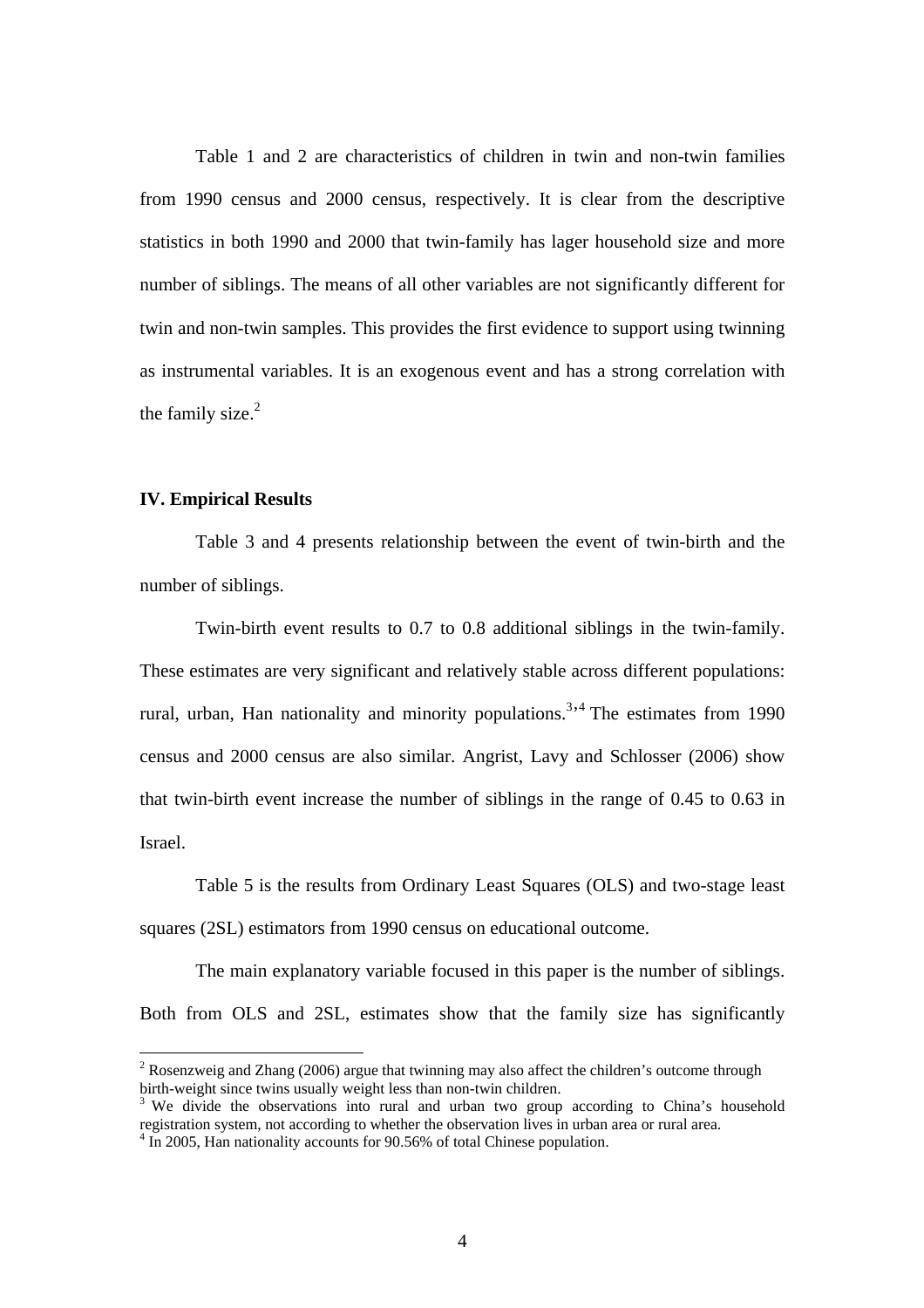negative effect on the educational outcome of the children, though the magnitude is small. Lee (2004) and Rosenzweig and Zhang also find negative relationship for Korea and China, respectively, but Qian (2005) shows a positive impact of number of siblings on the education outcome.

 For rural sample, the estimated coefficients from OLS and 2SL are quite similar. For urban sample, the coefficient of number of sibling is reduced from -0.059 in OLS to -0.030 in 2SL.

 Our results also show that Han nationality and urban children have more education. It is worth noting that girls tend to have less education in rural area, but in urban area, gender is not a significant factor.

 Estimates from 2000 census are in Table 6. These estimates also show similar significant negative relationship between family size and education outcome in rural sample. However in urban sample, it is still negative, but no longer significant. In both rural sample and urban samples, the magnitude of coefficients estimated from 2SL is less than the ones estimated from OLS.

## **V. General Equilibrium Effect**

In progress

### **VI. Conclusion Remarks**

One of the most influential social policies which are still being implemented in China is family planning policy, also known as one-child policy. In this paper, we will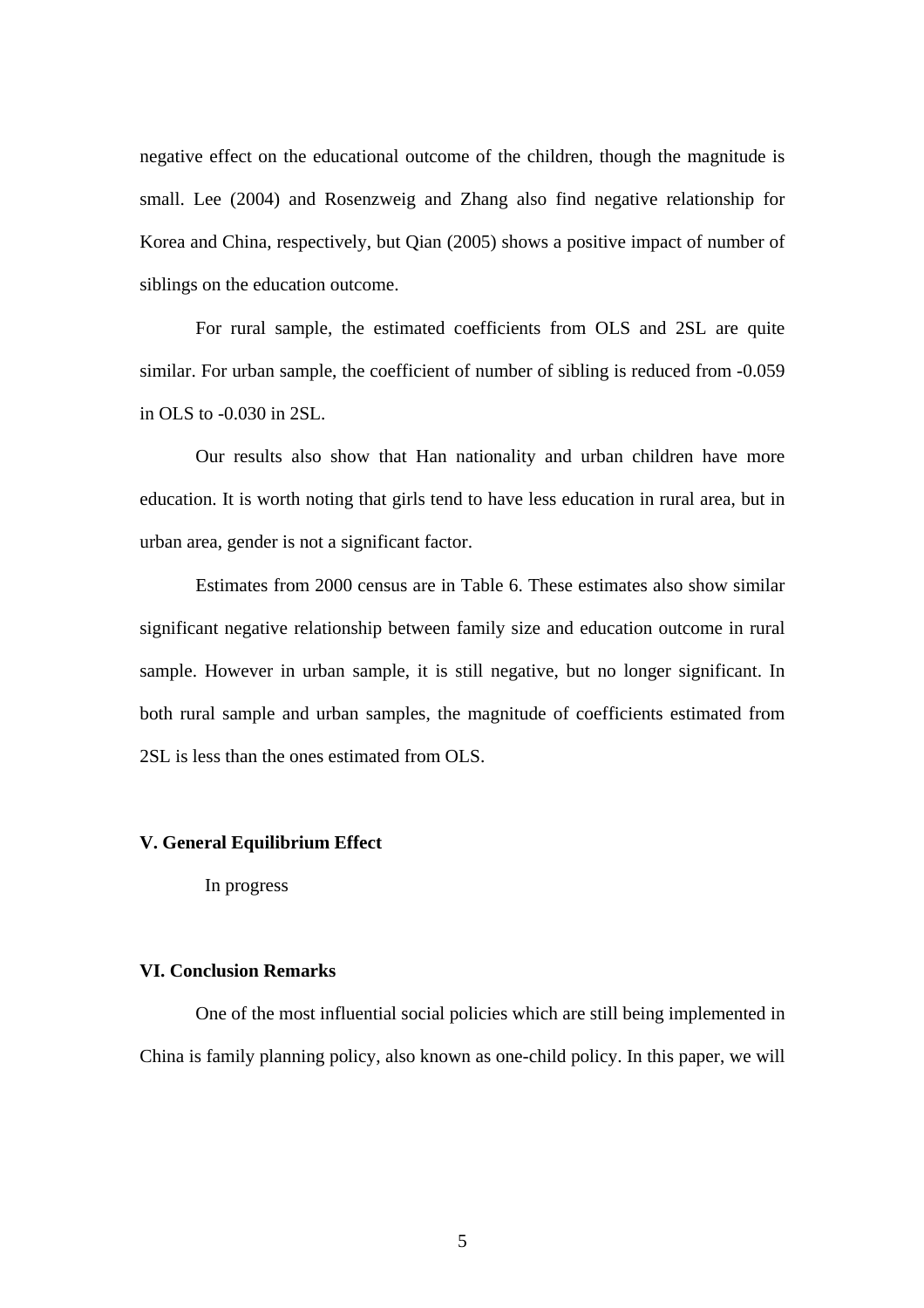answer an important question: Has the family planning policy improved the quality of the Chinese new generation, as measured by education level?

Using twin-birth event as natural experiment, we find that additional the family size has a significant negative effect on the education outcome in rural population, but the scale is not large. For urban population, though the relationship is negative and significant from 1990 census, it is no longer significant from 2000 census.

Comparing OLS estimates with 2SL estimates, both estimators show negative relationship, and in general, the effect is smaller from 2SL than from OLS.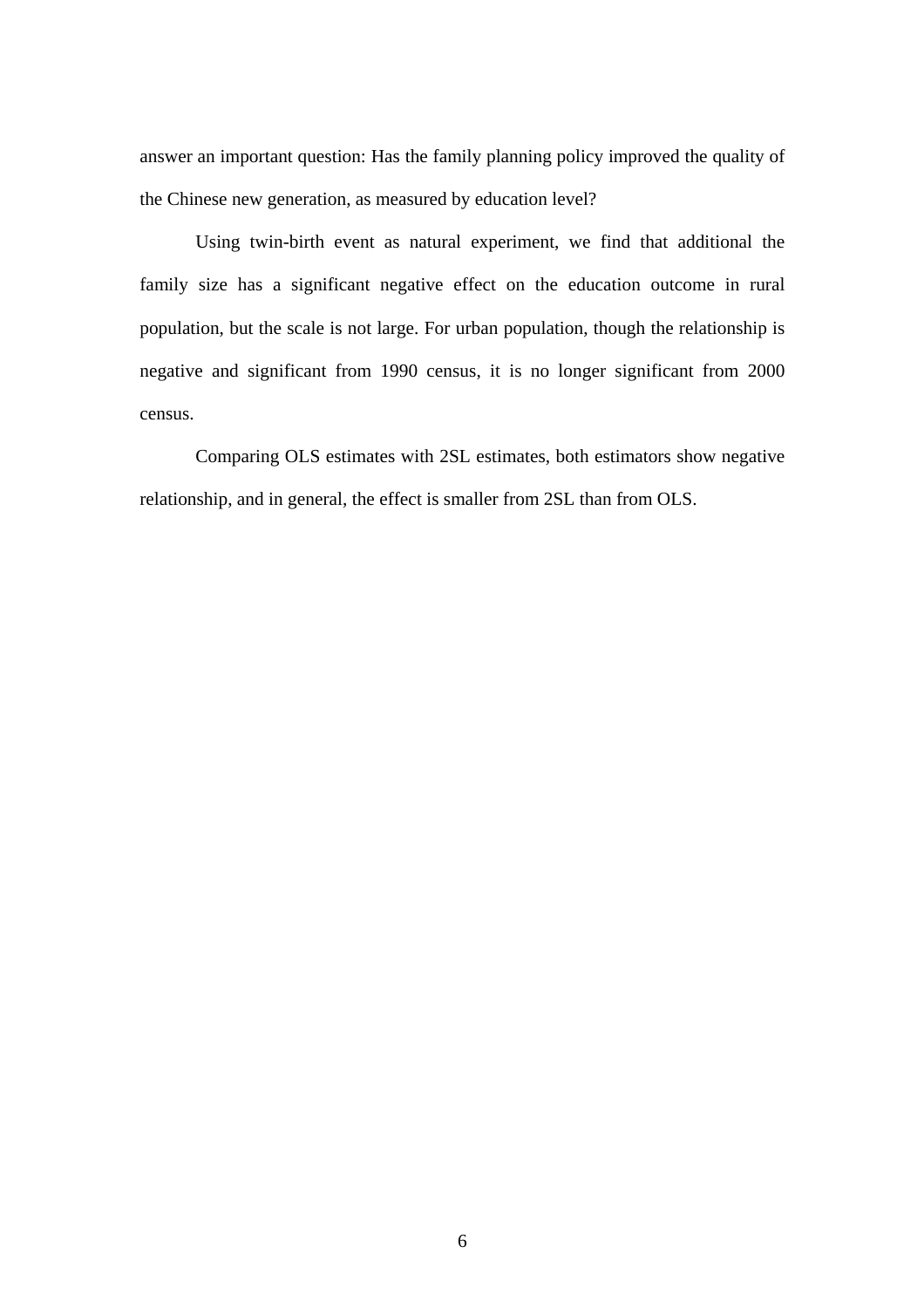### **Reference:**

- Angrist, Josh, Victor Lavy, Analia Schlosser (2006), "New Evidence on the Causal Link Between Quantity and Quality of Children," IZA Discussion Paper No. 2075;
- Black, Sandra E., Paul J. Devereux and Kjell G. Salvanes (2005), "The More the Merrier? The Effect of Family Size and Birth Order on Children's Education," The Quarterly Journal of Economics, May 2005, 669-700;
- Caceres, Julio (2004), "Impact of Family Size on Investment in Child Quality: Multiple Births as a Natural Experiment," unpublished manuscript, University of Maryland, College Park;
- Conley, Dalton and Rebecca Glauber (2005), "Parental Educational Investment and Children's Academic Risk: Estimates of the Impact of Sibship Size and Birth Order From Exogenous Variation in Fertility," NBER Working Paper 11302 ;
- Greenhalgh, Susan (2003), "Science, Modernity, and the Making of China's One-Child Policy," Population and Development Review, Vol. 29(2), 163-196;
- Greenhalgh, Susan (2005), "Missile Science, Population Science: The Origins of China's One-Child Policy," The China Quarterly, Vol. 182, 253-276;
- Heckman, James J., Lance Lochner and Christopher Taber (1998), "General-Equilibrium Treatment Effects: A Study of Tuition Policy," American Economic Review Papers and Proceedings, Vol. 88(2), 381-386;
- Lee, Jungmin (2004), "Sibling Size and Investment in Children's Education: An Asian Instrument," IZA Discussion Paper No. 1323;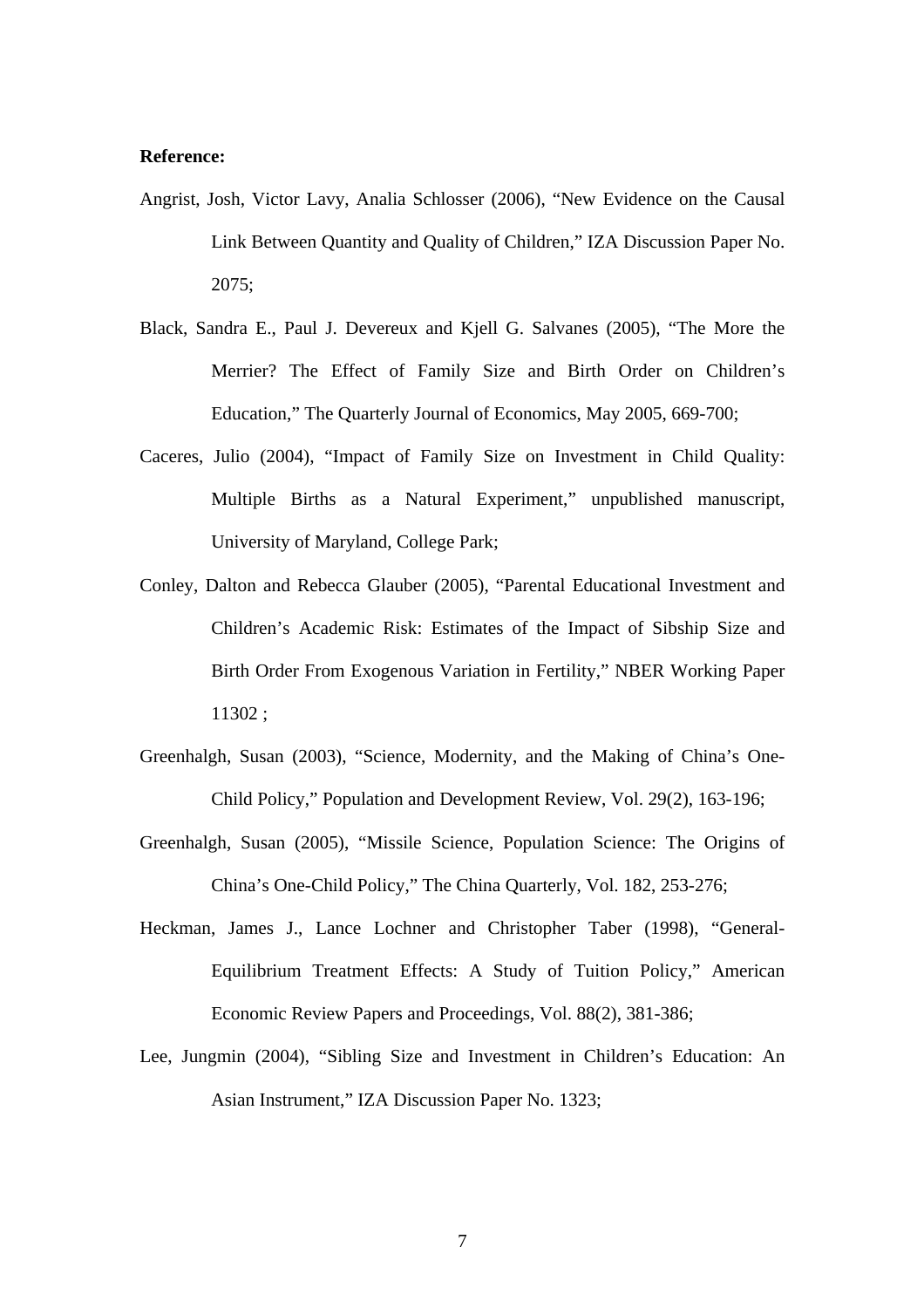- Qian, Nancy (2005), "Quantity-Quality: The Positive Effect of Family Size on School Enrollment in China," unpublished manuscript;
- Rosenzweig, Mark and Kenneth Wolpin (1980a), "Testing the Quantity-Quality Fertility Model: the Use of Twins as a Natural Experiment," Econometrica, Vol. 48(1), 227-240;
- Rosenzweig, Mark and Kenneth Wolpin (1980b), "Life-Cycle Labor Supply and Fertility: Causal Inference from Household Models," Journal of Political Economy, Vol. 88(2), 328-348;
- Rosenzweig, Mark and Schultz, T. Paul (1987), "Fertility and Investments in Human Capital: Estimates of the Consequence of Imperfect Fertility Control in Malaysia," Journal of Econometrics, Vol. 36, 163-184;
- Rosenzweig, Mark and Junsen Zhang (2006), "Do Population Control Policies Induce More Human Capital Investment? Twins, Birthweight, and China's 'One Child' Policy," IZA Discussion Paper No. 2028;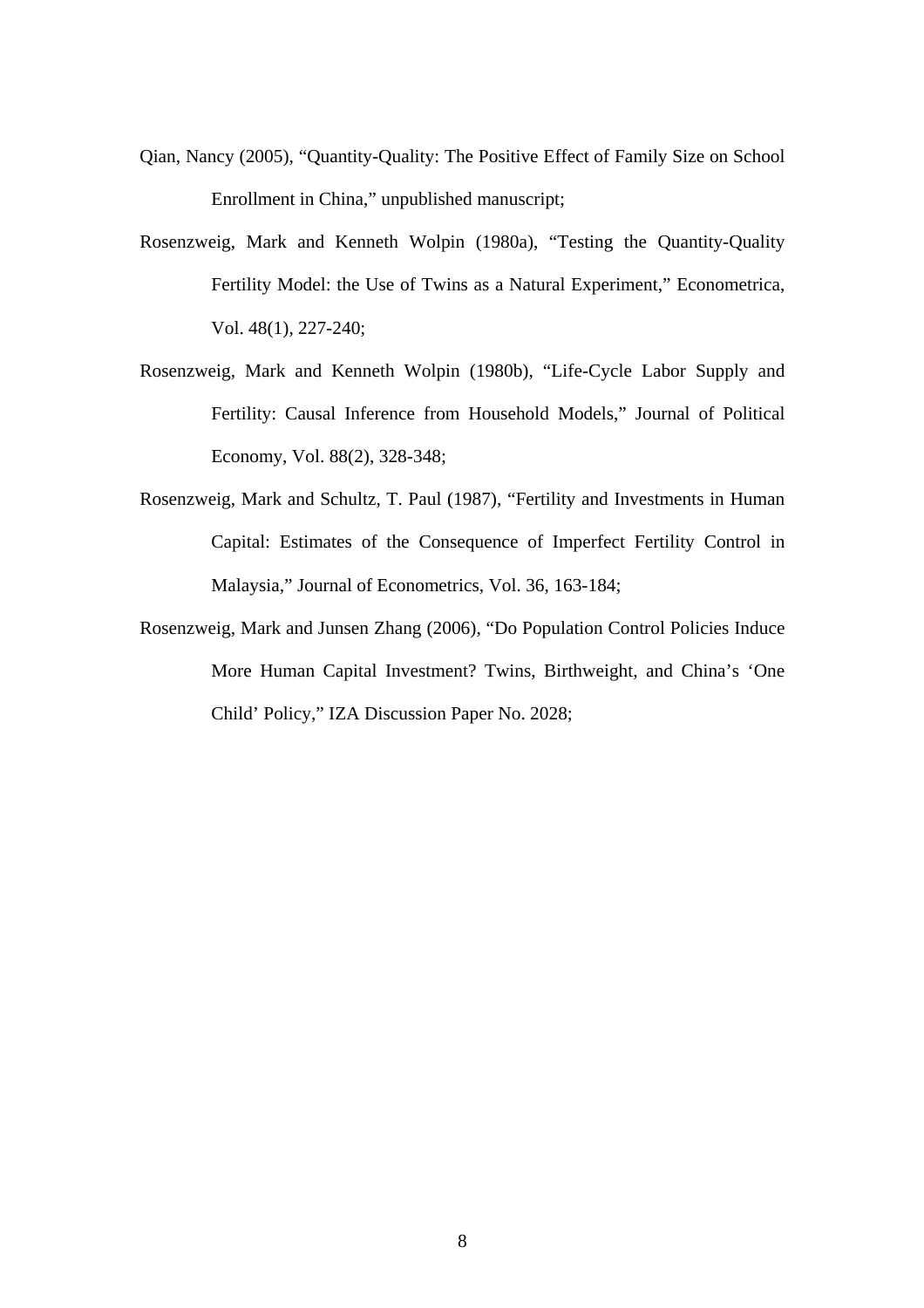**Appendix:** Links for two Chinese laws related to one child policy

http://www.gov.cn/banshi/2005-08/21/content\_25059.htm

http://w.51sobu.com/policy/38821342004314311080715984171.html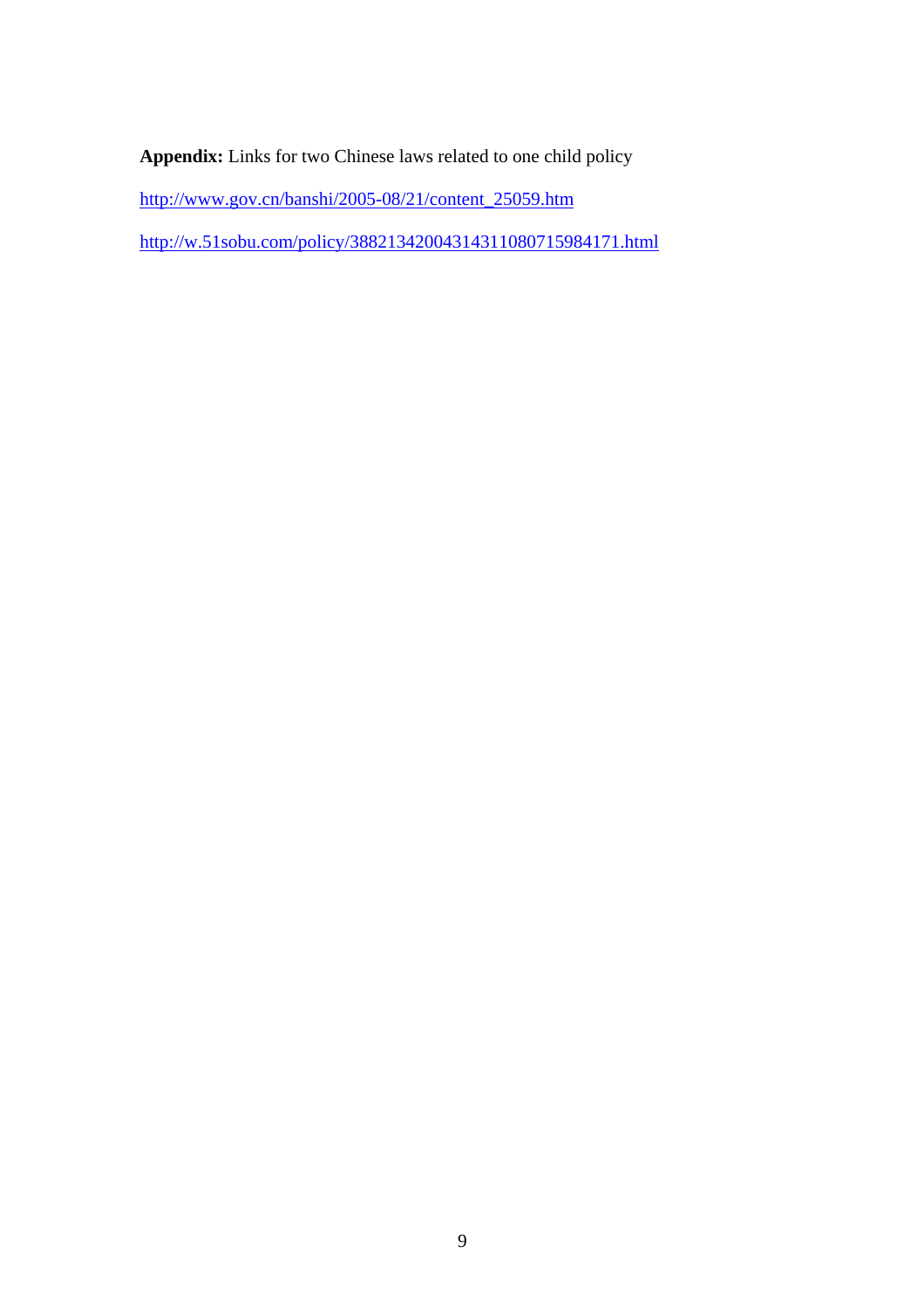|                               | <b>All Family</b> |            | Non-twin Family |            | <b>Twin Family</b> |            |
|-------------------------------|-------------------|------------|-----------------|------------|--------------------|------------|
| Variables                     | Mean              | Std. Error | Mean            | Std. Error | Mean               | Std. Error |
|                               | (1)               | (2)        | (3)             | (4)        | (5)                | (6)        |
| Panel A. All Sample           |                   |            |                 |            |                    |            |
| Age                           | 12.16             | 3.79       | 12.17           | 3.79       | 11.77              | 3.83       |
| Female                        | 0.48              | 0.50       | 0.48            | 0.50       | 0.50               | 0.50       |
| Han Nationality               | 0.90              | 0.29       | 0.90            | 0.29       | 0.92               | 0.28       |
| Urban                         | 0.14              | 0.35       | 0.14            | 0.35       | 0.18               | 0.38       |
| <b>Household Size</b>         | 5.09              | 1.57       | 5.08            | 1.57       | 5.74               | 1.56       |
| No. of Siblings               | 2.84              | 1.24       | 2.83            | 1.24       | 3.53               | 1.24       |
| Percentage of Boy             | 0.53              | 0.31       | 0.53            | 0.31       | 0.51               | 0.30       |
| All Children Born After 1980  | 0.20              | 0.40       | 0.20            | 0.40       | 0.21               | 0.41       |
| All Children Born Before 1980 | 0.48              | 0.50       | 0.48            | 0.50       | 0.51               | 0.50       |
| No. of Observations           | 2478759           |            | 2457807         |            | 20952              |            |
| <b>Panel B. Rural Sample</b>  |                   |            |                 |            |                    |            |
| Age                           | 12.17             | 3.78       | 12.17           | 3.78       | 11.72              | 3.83       |
| Female                        | 0.48              | 0.50       | 0.48            | 0.50       | 0.50               | 0.50       |
| Han Nationality               | 0.90              | 0.30       | 0.90            | 0.30       | 0.91               | 0.28       |
| Urban                         | 0.00              | 0.00       | 0.00            | 0.00       | 0.00               | 0.00       |
| <b>Household Size</b>         | 5.23              | 1.55       | 5.23            | 1.55       | 5.91               | 1.57       |
| No. of Siblings               | 2.97              | 1.22       | 2.96            | 1.22       | 3.68               | 1.24       |
| Percentage of Boy             | 0.53              | 0.29       | 0.53            | 0.29       | 0.51               | 0.28       |
| All Children Born After 1980  | 0.19              | 0.39       | 0.19            | 0.39       | 0.20               | 0.40       |
| All Children Born Before 1980 | 0.46              | 0.50       | 0.46            | 0.50       | 0.49               | 0.50       |
| No. of Observations           | 2122951           |            | 2105872         |            | 17079              |            |
| <b>Panel C. Urban Sample</b>  |                   |            |                 |            |                    |            |
| Age                           | 12.20             | 3.80       | 12.20           | 3.80       | 12.08              | 3.79       |
| Female                        | 0.48              | 0.50       | 0.48            | 0.50       | 0.50               | 0.50       |
| Han Nationality               | 0.93              | 0.26       | 0.93            | 0.26       | 0.92               | 0.27       |
| Urban                         | 1.00              | 0.00       | 1.00            | 0.00       | 1.00               | 0.00       |
| <b>Household Size</b>         | 4.20              | 1.38       | 4.19            | 1.38       | 4.95               | 1.27       |
| No. of Siblings               | 2.05              | 1.08       | 2.04            | 1.08       | 2.84               | 1.03       |
| Percentage of Boy             | 0.51              | 0.39       | 0.51            | 0.39       | 0.50               | 0.36       |
| All Children Born After 1980  | 0.27              | 0.44       | 0.27            | 0.44       | 0.27               | 0.45       |
| All Children Born Before 1980 | 0.61              | 0.49       | 0.61            | 0.49       | 0.62               | 0.48       |
| No. of Observations           | 347622            |            | 343849          |            | 3773               |            |

# **Table 1. Characteristics of Children (6 to 18yrs Old) in 1990**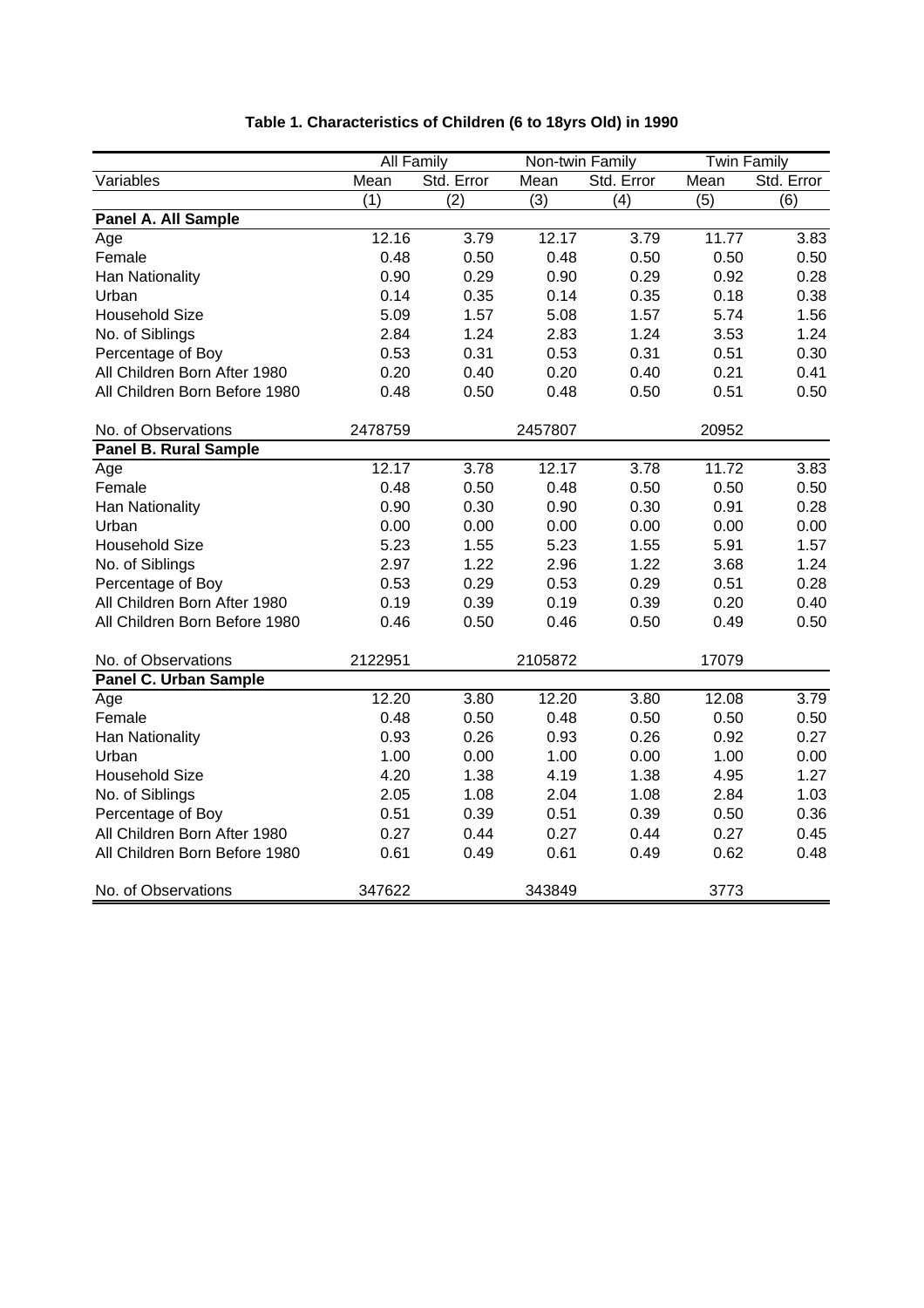|                              |        | All Family       |        | Non-twin Family |       | <b>Twin Family</b> |
|------------------------------|--------|------------------|--------|-----------------|-------|--------------------|
| Variables                    | Mean   | Std. Error       | Mean   | Std. Error      | Mean  | Std. Error         |
|                              | (1)    | $\overline{(2)}$ | (3)    | (4)             | (5)   | (6)                |
| Panel A. All Sample          |        |                  |        |                 |       |                    |
| Age                          | 11.98  | 3.41             | 11.99  | 3.41            | 11.54 | 3.37               |
| Female                       | 0.48   | 0.50             | 0.48   | 0.50            | 0.52  | 0.50               |
| Han Nationality              | 0.90   | 0.30             | 0.90   | 0.30            | 0.92  | 0.28               |
| Urban                        | 0.17   | 0.37             | 0.17   | 0.37            | 0.19  | 0.39               |
| <b>Household Size</b>        | 4.46   | 1.26             | 4.45   | 1.26            | 5.13  | 1.18               |
| No. of Siblings              | 2.22   | 1.02             | 2.21   | 1.01            | 2.96  | 0.99               |
| Percentage of Boy            | 0.53   | 0.35             | 0.53   | 0.36            | 0.49  | 0.32               |
| All Children Born After 1980 | 0.95   | 0.23             | 0.95   | 0.23            | 0.95  | 0.21               |
| No. of Observations          | 172510 |                  | 169982 |                 | 2528  |                    |
| <b>Panel B. Rural Sample</b> |        |                  |        |                 |       |                    |
| Age                          | 11.95  | 3.38             | 11.95  | 3.38            | 11.54 | 3.35               |
| Female                       | 0.48   | 0.50             | 0.48   | 0.50            | 0.53  | 0.50               |
| Han Nationality              | 0.89   | 0.31             | 0.89   | 0.31            | 0.91  | 0.28               |
| Urban                        | 0.00   | 0.00             | 0.00   | 0.00            | 0.00  | 0.00               |
| <b>Household Size</b>        | 4.62   | 1.23             | 4.61   | 1.23            | 5.31  | 1.19               |
| No. of Siblings              | 2.36   | 1.00             | 2.35   | 1.00            | 3.11  | 1.00               |
| Percentage of Boy            | 0.53   | 0.34             | 0.53   | 0.34            | 0.49  | 0.30               |
| All Children Born After 1980 | 0.94   | 0.24             | 0.94   | 0.24            | 0.95  | 0.22               |
| No. of Observations          | 143161 |                  | 141125 |                 | 2036  |                    |
| <b>Panel C. Urban Sample</b> |        |                  |        |                 |       |                    |
| Age                          | 12.21  | 3.54             | 12.22  | 3.54            | 11.59 | 3.46               |
| Female                       | 0.49   | 0.50             | 0.49   | 0.50            | 0.47  | 0.50               |
| Han Nationality              | 0.92   | 0.28             | 0.92   | 0.28            | 0.93  | 0.26               |
| Urban                        | 1.00   | 0.00             | 1.00   | 0.00            | 1.00  | 0.00               |
| <b>Household Size</b>        | 3.64   | 1.05             | 3.63   | 1.05            | 4.38  | 0.79               |
| No. of Siblings              | 1.52   | 0.77             | 1.50   | 0.76            | 2.31  | 0.60               |
| Percentage of Boy            | 0.51   | 0.44             | 0.51   | 0.44            | 0.53  | 0.39               |
| All Children Born After 1980 | 0.97   | 0.18             | 0.97   | 0.18            | 0.97  | 0.16               |
| No. of Observations          | 28461  |                  | 27983  |                 | 478   |                    |

# **Table 2. Characteristics of Children (6 to 18yrs Old) in 2000**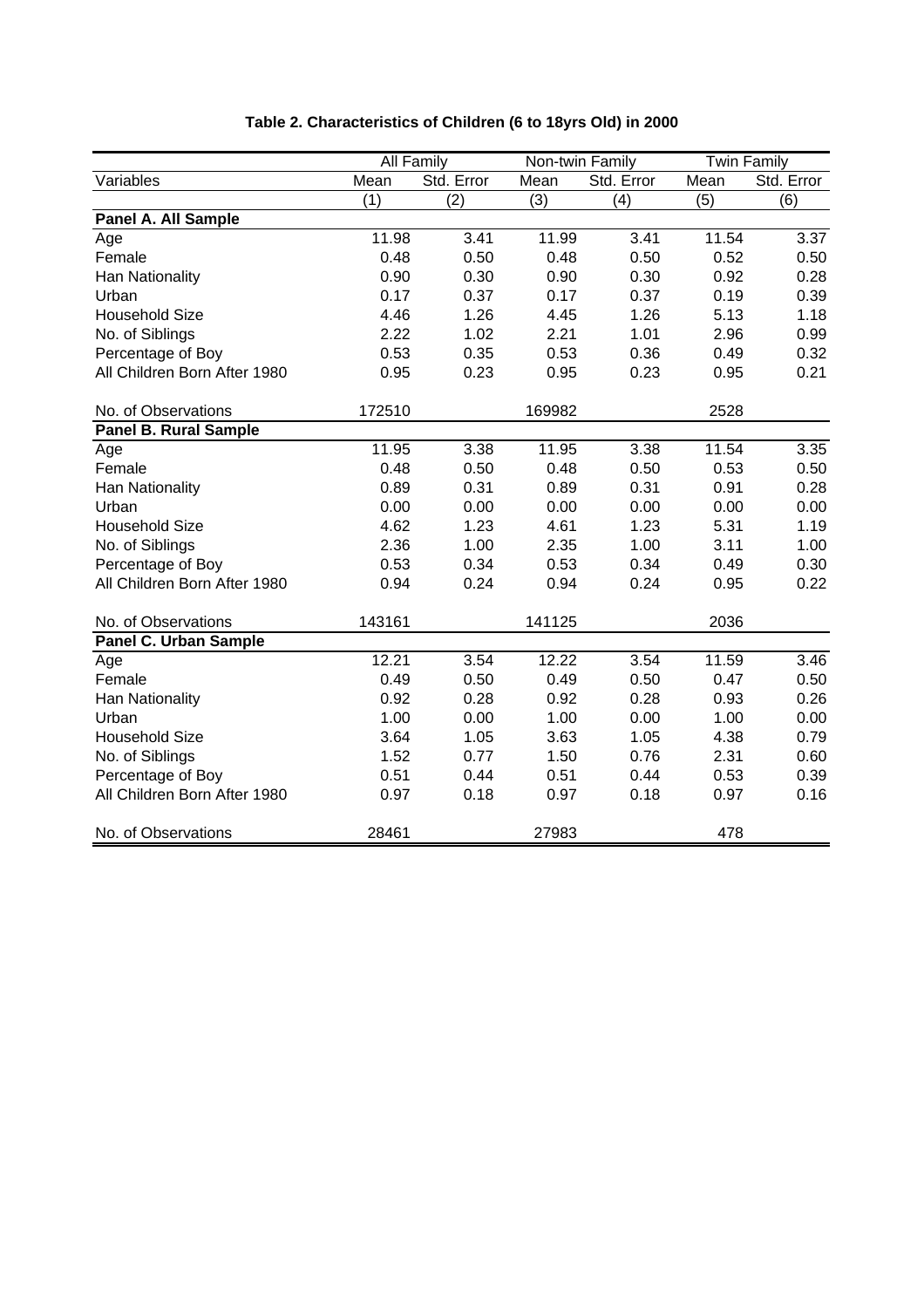|                     | All Family |         | <b>Rural Family</b> |         | Urban Family |         | Han Nationality Family |         | <b>Minority Family</b> |         |
|---------------------|------------|---------|---------------------|---------|--------------|---------|------------------------|---------|------------------------|---------|
| Variables           | Coef.      | P-value | Coef                | P-value | Coef.        | P-value | Coef.                  | P-value | Coef.                  | P-value |
|                     |            | (2)     | (3                  |         | (5)          | (6)     |                        | (8)     | (9)                    | (10)    |
| Constant            | 2.83       | 0.00    | 2.96                | 0.00    | 2.04         | 0.00    | 2.77                   | 0.00    | 3.46                   | 0.00    |
| Twin Dummy          | 0.70       | 0.00    | 0.72                | 0.00    | 0.80         | 0.00    | 0.70                   | 0.00    | 0.80                   | 0.00    |
| R-squared           | 0.003      |         | 0.003               |         | 0.006        |         | 0.003                  |         | 0.002                  |         |
| No. of Observations | 2478759    |         | 2122951             |         | 347622       |         | 2243169                |         | 235590                 |         |

# **Table 3. The Effect of Twinning on the No. of Siblings in 1990 Census**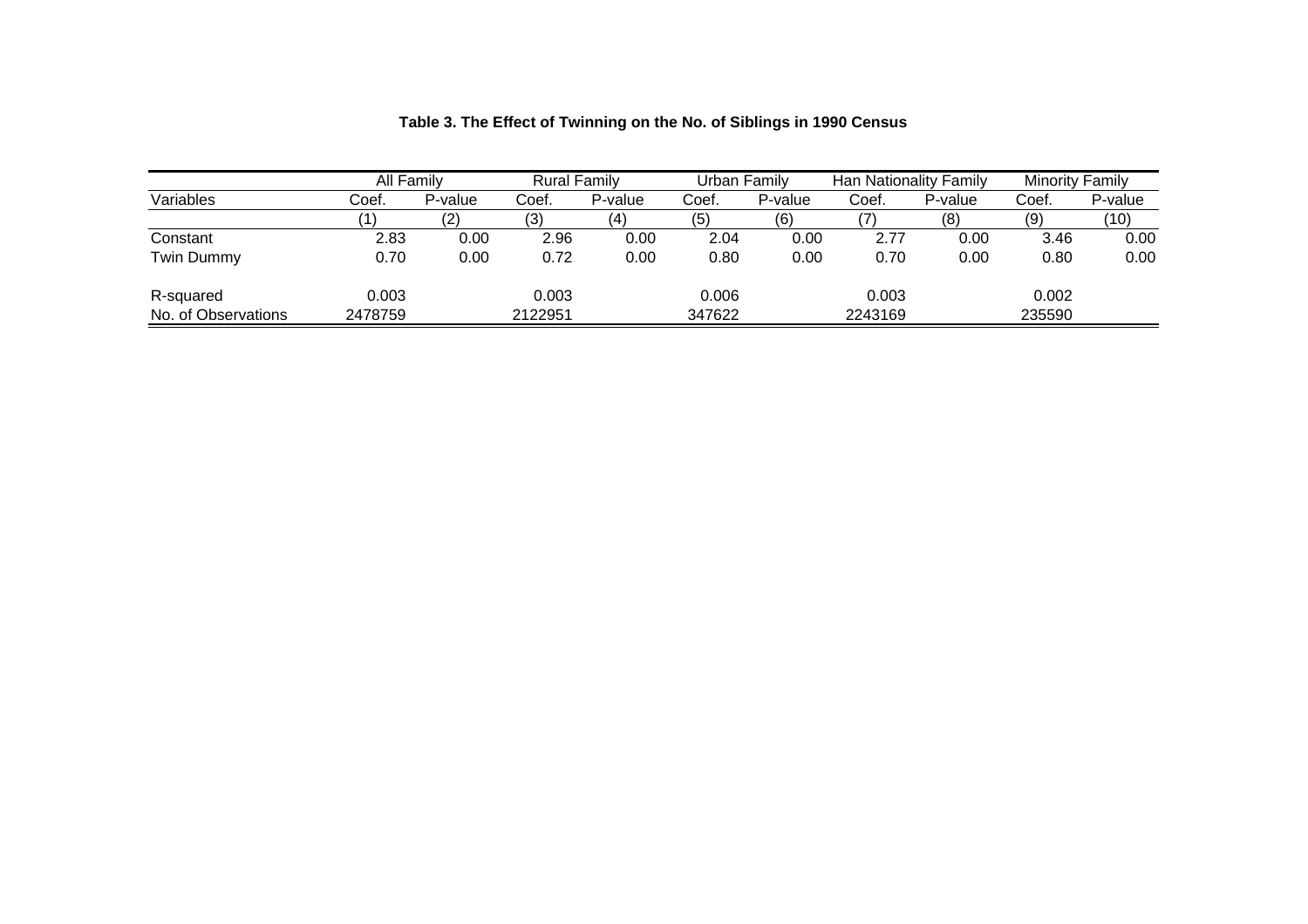|                     | All Family |         | <b>Rural Family</b> |         | Urban Family |         | Han Nationality Family |         | Minority Family |         |
|---------------------|------------|---------|---------------------|---------|--------------|---------|------------------------|---------|-----------------|---------|
| Variables           | Coef.      | P-value | Coef.               | P-value | Coef.        | P-value | Coef.                  | P-value | Coef.           | P-value |
|                     |            | (2)     | (3                  |         | (5)          | (6)     |                        | (8)     | (9)             | (10)    |
| Constant            | 2.21       | 0.00    | 2.35                | 0.00    | 1.50         | 0.00    | 2.18                   | 0.00    | 2.54            | 0.00    |
| Twin Dummy          | 0.74       | 0.00    | 0.75                | 0.00    | 0.80         | 0.00    | 0.74                   | 0.00    | 0.80            | 0.00    |
| R-squared           | 0.008      |         | 0.008               |         | 0.018        |         | 0.008                  |         | 0.006           |         |
| No. of Observations | 172510     |         | 143161              |         | 28461        |         | 154718                 |         | 17792           |         |

| Table 4. The Effect of Twinning on the No. of Siblings in 2000 Census |  |
|-----------------------------------------------------------------------|--|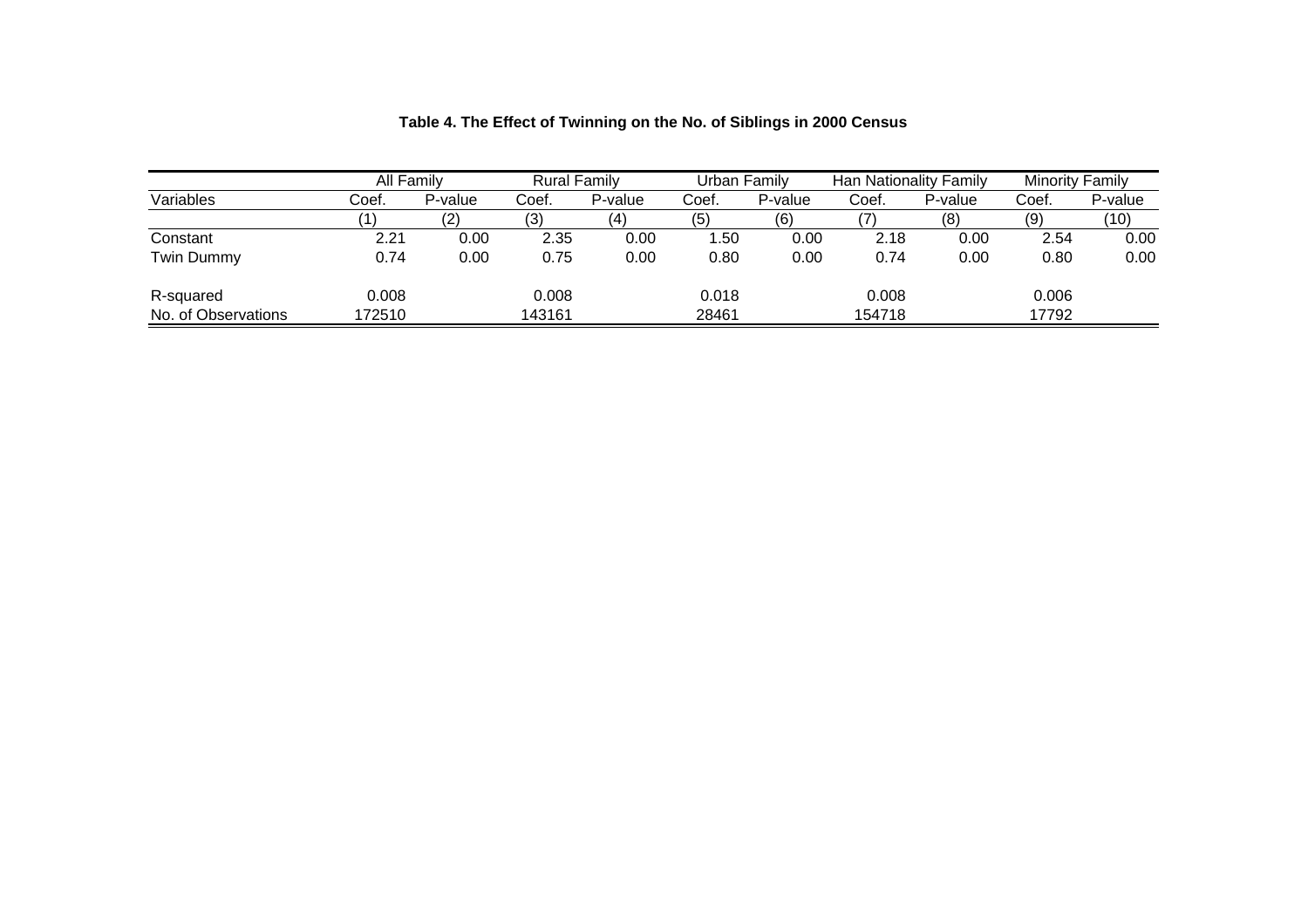|                              | $\overline{OLS}$ |         | 2SL              |                  |
|------------------------------|------------------|---------|------------------|------------------|
| Variables                    | Coef.            | P-value | Coef.            | P-value          |
|                              | (1)              | (2)     | $\overline{(3)}$ | $\overline{(4)}$ |
| Panel A. All Sample          |                  |         |                  |                  |
| Constant                     | 1.091            | 0.000   | 1.077            | 0.000            |
| No. of Siblings              | $-0.049$         | 0.000   | $-0.044$         | 0.000            |
| Age                          | 0.097            | 0.000   | 0.097            | 0.000            |
| Female                       | $-0.135$         | 0.000   | $-0.135$         | 0.000            |
| Han Nationality              | 0.169            | 0.000   | 0.172            | 0.000            |
| Urban                        | 0.334            | 0.000   | 0.337            | 0.000            |
| Percentage of Boy            | $-0.128$         | 0.000   | $-0.126$         | 0.000            |
| All Children Born After 1980 | $-0.032$         | 0.000   | $-0.030$         | 0.000            |
| Both Before and After 1980   | $-0.033$         | 0.000   | $-0.036$         | 0.000            |
| Adjusted R-squared           | 0.386            |         | 0.386            |                  |
| No. of Observations          | 2393025          |         | 2393025          |                  |
| <b>Panel B. Rural Sample</b> |                  |         |                  |                  |
| Constant                     | 1.261            | 0.000   | 1.248            | 0.000            |
| No. of Siblings              | $-0.055$         | 0.000   | $-0.050$         | 0.000            |
| Age                          | 0.084            | 0.000   | 0.084            | 0.000            |
| Female                       | $-0.148$         | 0.000   | $-0.148$         | 0.000            |
| Han Nationality              | 0.186            | 0.000   | 0.189            | 0.000            |
| Percentage of Boy            | $-0.129$         | 0.000   | $-0.126$         | 0.000            |
| All Children Born After 1980 | $-0.031$         | 0.000   | $-0.030$         | 0.000            |
| Both Before and After 1980   | $-0.036$         | 0.000   | $-0.040$         | 0.000            |
| Adjusted R-squared           | 0.317            |         | 0.317            |                  |
| No. of Observations          | 2062051          |         | 2062051          |                  |
| <b>Panel C. Urban Sample</b> |                  |         |                  |                  |
| Constant                     | $-0.011$         | 0.134   | $-0.069$         | 0.000            |
| No. of Siblings              | $-0.059$         | 0.000   | $-0.030$         | 0.002            |
| Age                          | 0.211            | 0.000   | 0.209            | 0.000            |
| Female                       | $-0.001$         | 0.793   | 0.001            | 0.801            |
| Han Nationality              | $-0.005$         | 0.166   | 0.012            | 0.054            |
| Percentage of Boy            | $-0.038$         | 0.000   | $-0.032$         | 0.000            |
| All Children Born After 1980 | 0.289            | 0.000   | 0.302            | 0.000            |
| Both Before and After 1980   | 0.072            | 0.000   | 0.047            | 0.000            |
| Adjusted R-squared           | 0.67             |         | 0.669            |                  |
| No. of Observations          | 330974           |         | 330974           |                  |

## **Table 5. Effect of No. of Siblings on the Education Outcome Using 1990 Census**